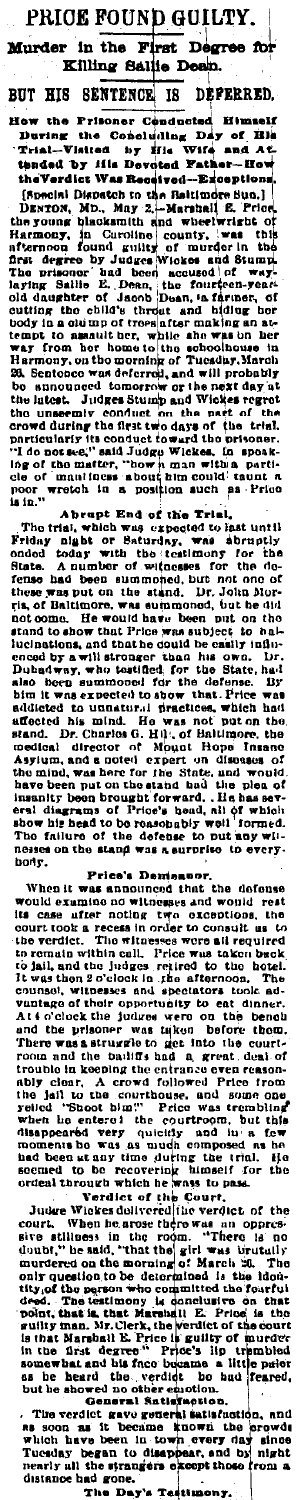The Day's Testimony,<br>Price was used into court even earlier this<br>norning than yesterday. At 7.45 a'clock,<br>ome time before the crowds had begun to morning morning than yesterday. At 7.45 orbitols, the morning than the counter of the counter of the counter of the counter of the counter of the counter of the counter of the counter of the counter of the counter of the counter tion. He<br>all right.

all right.<br>
Erica's Appelite.<br>
Since his arrival in Donton he has eaten<br>
and significally well, although he is very<br>
weary. "This trial is very hard don't believe there<br>
said to a deputy, "and I don't believe there are<br>
ne torested in the progress of the trial.<br>Miss Dean's Mother and Fa

Miss Deam's Michel and Father.<br>
Some one remarked (o Mrs. Deam that there.<br>
Some one remarked (o Mrs. Deam that the<br>
State had mide out a strong case against<br>
Price. "Yes," the replical, "and 1 hone it<br>
will be strong enou salà, when the versite was announced.<br>
Price's father has sat by his wide all during<br>
the trial, and at other times has been simest<br>
constantly eagaged with the counsel for the<br>
defense. He said he was willing to speed<br>
de

orey are was as the boxing in the way with the same of orey dollar he has in the world to clear his on, who is his only oblid. There we at the Droot Bright and this morning brought is the and the morning brought is the and